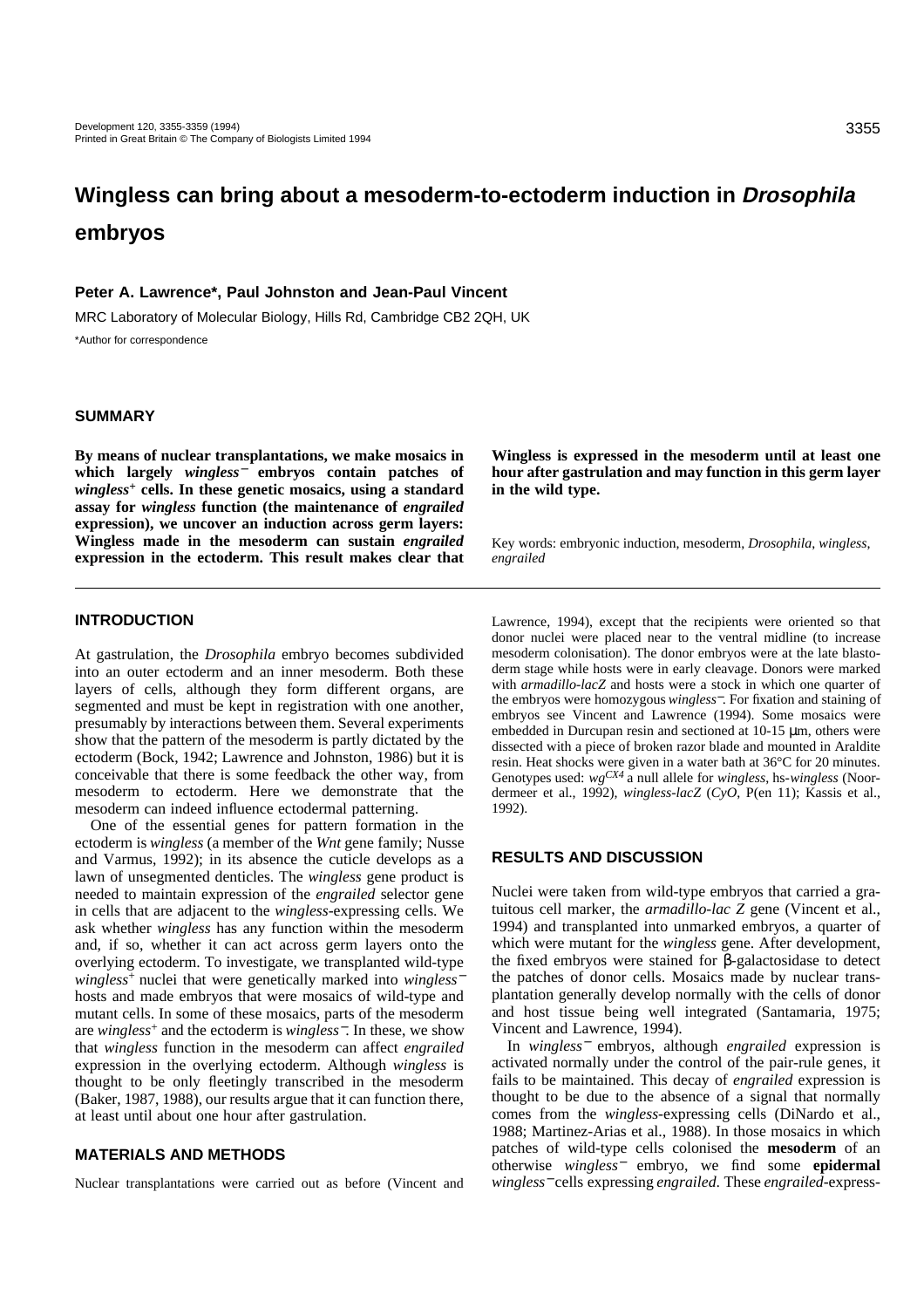#### 3356 P. A. Lawrence, P. Johnston and J.-P. Vincent

ing cells occur within large areas of *wingless*<sup>−</sup> epidermis, so they could not be responding to an epidermal source of Wingless. (Fig. 1A,B). The numbers and arrangement of such cells vary; they usually do not form a proper stripe and often there are one or two cells per parasegment, or there is an intermittent line. Out of 17 mosaics in which patches of donor mesoderm underlie large areas of host ectoderm, 14 show *engrailed* expression in that ectoderm. These 14 embryos include *engrailed-*expressing cells in 1 to 5 segments, depending on the extent of the mesodermal patch. The positions of the expressing cells, with respect to the *engrailed* stripes that normally persist in the CNS, make it likely that they are descendants of cells which expressed *engrailed* earlier. As these *engrailed-*expressing cells invariably overlie patches of *wingless*<sup>+</sup> territory in the somatic mesoderm, some effect must have come from there.

Our results show that *wingless* must be produced in the mesoderm and still be active there at least one hour after gastrulation (see below). This was not clear before: *wingless*

**Fig. 1.** (A) Dorsal view of a mosaic in which part of the mesoderm, both left and right, has been formed by *wingless*+ cells, which stain black. The remainder of the mosaic does not stain black and is *wingless*<sup>−</sup> in genotype. The embryo was stained for the Engrailed protein. Within the *wingless*<sup>−</sup> epidermis on both sides, some nuclei contain Engrailed (brown streaks in the columnar epithelium of the ectoderm). All of this ectoderm consists of *wingless*<sup>−</sup> host cells. Note also that, associated with both groups of *engrailed*-expressing nuclei, there is a suspicion of grooves (arrowheads), which are appropriately spaced and positioned (just anterior to the *engrailed*-expressing nuclei) and resemble those normally seen at the parasegmental borders. We have seen this occasionally, but not invariably, in other mosaics suggesting that the parasegmental grooves in the epidermis might depend, partially or entirely, on the underlying mesoderm. (B) A transverse section of a similar mosaic, probably at stage 10; it shows the *wingless+* mesoderm stained in brown and a single dorsal nucleus that expresses *engrailed* in the epidermis (stained in black, arrowhead). One of a row of Engrailed-positive nuclei was caught in this section. Nuclei in this region of the *wingless*<sup>−</sup> epidermis never normally show Engrailed protein. (C) A section of a stage 11 embryo carrying the *wingless*-*lacZ* transgene; β-galactosidase is stained in brown. Note that mesoderm cells (arrowed; only some of which are caught in the section) contain β-galactosidase and are therefore presumed to express *wingless.* Note also that these cells are in register with the ectodermal *wingless* stripes. It is possible that the mesodermal β-galactosidase might have perdured from expression of *wingless* around the time of gastrulation, but we doubt this could account for all the β-galactosidase detected. *wingless* expression in the mesoderm, as visualised with a *wingless-lacZ* enhancer trap gene, does not require *wingless* function in the ectoderm; we transplanted *wingless-lacZ* nuclei into *wingless*<sup>−</sup> hosts, and showed that donor cells express β-galactosidase in the mesoderm, even when they were covered by *wingless*<sup>−</sup> epidermis (not shown). (D) An example of a control mosaic (stage 10) in which *wingless+* donor cells (limited to amnioserosa) are stained in brown and Engrailed in black. The host is also *wingless+* and the whole embryo (donor and host cells) shows Engrailed stripes. On the right, the section cuts through a stripe and we see Engrailed in the epidermis and in the underlying mesoderm (arrowheads; this is unexpected as *engrailed* was thought to turn off shortly after gastrulation (Ingham et al., 1985). On the left, the section largely misses the stripe and therefore, there is no Engrailed to be seen either in the dorsolateral ectoderm or the underlying mesoderm. There is some Engrailed in the epidermis and CNS of the ventral region.

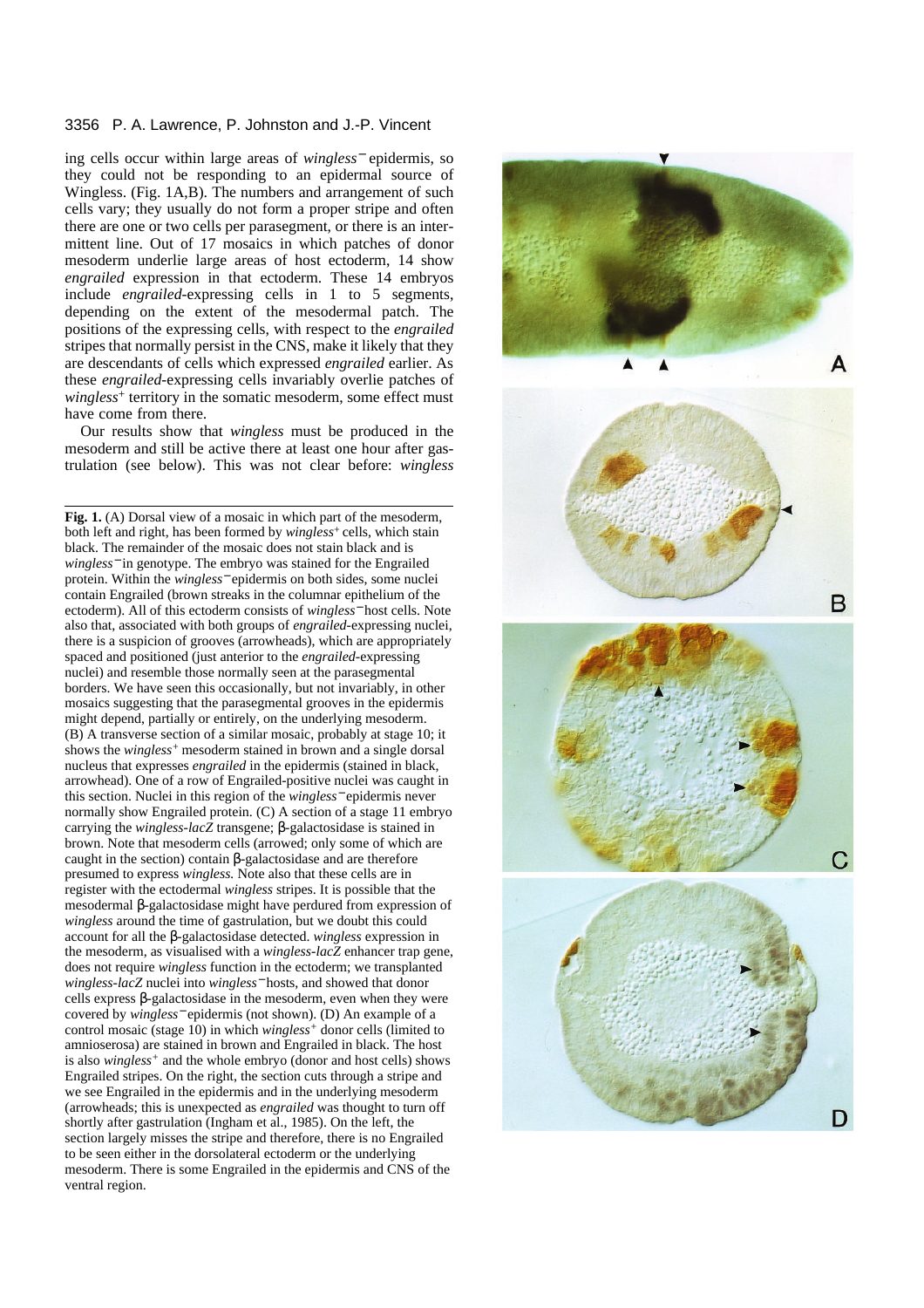#### Mesodermal Wingless affects the ectoderm 3357



**Fig. 2.** Dissected mosaic embryo of early stage 11 showing *engrailed* expression in a *wingless*<sup>−</sup> patch overlying wild-type mesoderm. (A) Ectodermal plane of focus. The *wingless+* tissue is stained in brown. A large mesodermal patch (wild type, out of focus, light brown) occupies the centre of the field. Wild-type ectodermal tissue appears dark brown (in focus) and is mostly found medially (arrows). Engrailed is stained in black. Two stripes of Engrailed are strongly and substantially maintained (the two left-most arrowheads). These two stripes overlie faint brown, mesodermal, wild-type tissue. Sometimes *wingless*<sup>−</sup> embryos have 3-4 Engrailed-positive cells at the dorsal tip of the left-most stripe (at the position of the arrowhead). But a proper stripe such as the one seen is never maintained. Moreover, no *engrailed* expression was detectable on the contralateral side (which was completely *wingless*−). Although overlying wild-type mesoderm, the third bit of stripe (arrowhead on the right) may or may not be maintained by an influence from the mesoderm. It could also be due to a non-autonomous effect of the neighbouring epidermis (Vincent and Lawrence, 1994). (B) The same mosaic photographed at a lower depth of focus to show the mesodermal cells (mes).

expression was detected in the mesoderm of stage 9 embryos by in situ hybridisation but some doubt remained as the preparations were of low resolution (see Fig. 3A in Baker, 1988). The protein was also seen with antibodies at stage 10 (van den Heuvel et al., 1989) but, since it is secreted (van den Heuvel et al., 1989; van Leeuwen et al., 1994) it might have been produced in the ectoderm and diffused from there to the underlying mesoderm. We also see β-galactosidase in the mesoderm of embryos from an enhancer trap line in which the *wingless* promoter directs the expression of the *lacZ* gene (Fig. 1C), but this might follow from perdurance of the β-galactosidase after the *wingless* promoter has shut off (see legend).

Qualifications weaken each of the above three lines of evidence that *wingless* is functional in the mesoderm, but we believe our assay in mosaic embryos provides an incontrovertible argument that it is, at least until stage 9. This upper time limit can be deduced from Fig. 1B, which shows the *wingless*-dependent induction of a dorsal *engrailed*-expressing cell — a cell that could not have received any influence before some wild-type mesodermal cells came close to it. Mesodermal cells appear ventrally during gastrulation and migrate dorsally. They do not reach their dorsal-most position until well into stage 9 (around 4 hours of development, Azpiazu and Frasch, 1993; our observations).

Why are the induced *engrailed* stripes discontinuous? We tried to increase the amount of Wingless protein produced by the mesoderm by transplanting nuclei, that, in addition to being wild type for *wingless*, carried a transgene in which the *wingless* cDNA is driven by a heat-shock promoter (hs*wingless*). As expected from previous studies (Noordermeer et al., 1992), within **epidermal** patches of such cells, the *engrailed* stripes broaden following a heat shock. Amongst the mosaics containing hs*-wingless* cells in the **mesoderm** we have, in one case only, found an abnormally broad, although somewhat incomplete, *engrailed* stripe in the overlying *wingless*<sup>−</sup> epidermis (not shown). This suggests that incompleteness of the stripes might be partly or completely due to the low level of Wingless protein coming from the mesoderm.

Patchy *engrailed* expression could also follow from inadequate contact between the two germ layers: since the mesodermal and ectodermal stripes of cells expressing *wingless* overlie each other rather exactly, the mesodermal *wingless*-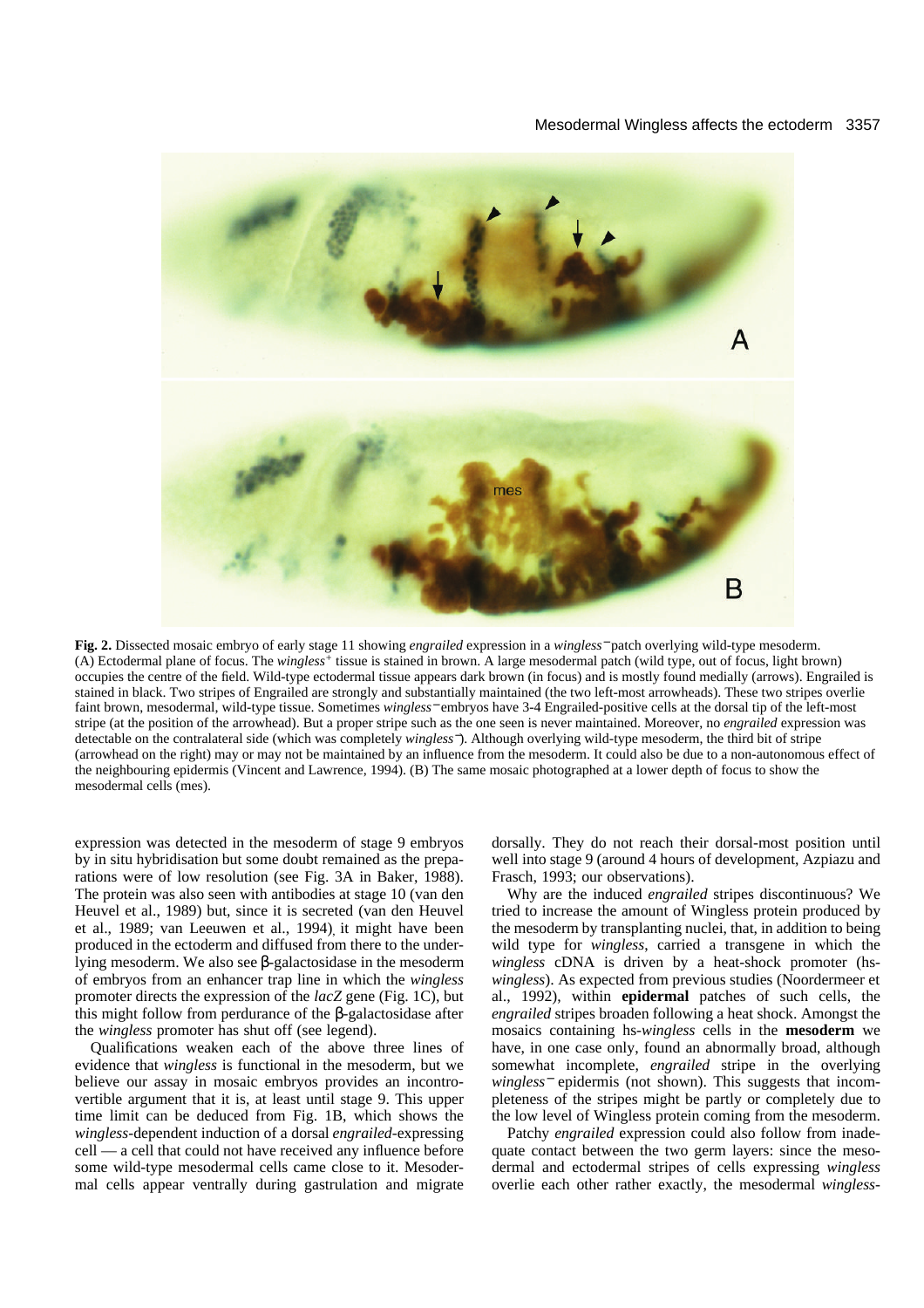## 3358 P. A. Lawrence, P. Johnston and J.-P. Vincent

expressing cells will be only intermittently and narrowly in contact with the overlying *engrailed-*expressing cells, which are offset by one row. We noticed that, in mosaics fixed at later stages, induced *engrailed* expression is often stronger and the epidermal stripes more continuous and broader (4 out of 5 stage 11 or 12 embryos, see Fig. 2). It is possible that, as development proceeds and cell movements occur, additional *engrailed*-expressing cells might gain contacts with the *wingless*-expressing cells underneath. This interpretation is consistent with *wingless* having a short range (Vincent and Lawrence, 1994).

It is still not known whether the *wingless*-dependent signal is the Wingless protein itself, but if it is, our results bear on how Wingless must be presented to *engrailed*-expressing cells where, normally, it is provided from within the same epithelium. They suggest that the protein simply needs to be there, its provenance and exact distribution being unimportant; a view put forward and discussed before — because uniformly distributed Wingless protein within the whole embryo, including ectoderm (Sampedro et al., 1993) or within the mesoderm only (Baylies, Bate, Bishop, Wilder and Martinez-Arias, personal communication), can restore a considerable amount of segmental pattern to *wingless*<sup>−</sup> embryos. Moreover, one possibility suggested by our result is that the Wingless protein can be presented to the basal surface of the epidermal cells and function there. Alternatively, if the target of Wingless action is located on the apical surface of epidermal cells, our result implies that the protein can diffuse between epidermal cells to reach its destination. Clearly, it is relevant to know how closely apposed the mesodermal cells are to the overlying ectoderm during the interaction. It is not known whether the two layers are separated by a basement membrane at stages 9 to 10. But laminin A and collagen, constituents of basement membranes, are not detected there before late stage 11 (Kusche-Gullberg et al., 1992) suggesting that there is no intervening basement membrane and that the cells might be in direct contact.

The simplest interpretation of our results is that, just anterior to the parasegment border, *wingless* is expressed in both the ectoderm and the mesoderm and that the secreted protein can move both within and between the germ layers, or affect the transfer of some other signal. The significance of this action of *wingless* across germ layers is unclear. In mosaics with the converse arrangement of cells (*wingless+* ectoderm overlying *wingless*<sup>−</sup> mesoderm), *engrailed* is expressed within the ectoderm in the normal pattern (Vincent and Lawrence, 1994) so the effect we have been studying is not necessary for *engrailed* expression in the ectoderm as such.

What could be the wild-type function of *wingless* in the mesoderm? The mesoderm includes at least two distinct tissues, the somatic and visceral mesoderms. In the visceral mesoderm, *wingless* and other segmentation genes, such as *even-skipped*, are needed for expression of homeotic genes in specific sets of parasegments (Tremml and Bienz, 1989), suggesting that segmentation of the visceral mesoderm occurs and is important. The somatic mesoderm is also clearly segmented: there are segmental sets of muscle, the heart is overtly segmented and the homeotic selector genes are expressed in parasegmental sets (reviewed in Lawrence, 1992). Even *engrailed* is expressed in segmental stripes in the mesoderm, at least until stage 9 or 10 (Fig. 1D), although it appears that Engrailed may not be functional there since transplanted *engrailed*<sup>−</sup> nuclei participate normally in mesodermal development (Lawrence and Johnston, 1984). It is possible that *wingless* is involved in maintaining this mesodermal *engrailed* expression. Alternatively, *wingless* might have other roles in the mesoderm which may or may not be related to segmentation. In any case, our assay shows that Wingless is being made in the mesoderm and implies that it may function there in the wild type.

This is not the only case of *wingless* being instrumental in an induction between germ layers; it has been shown that the gene is necessary in the visceral mesoderm for the pattern of expression of *labial* in the underlying endoderm (Immergluck et al., 1990; Panganiban et al., 1990). But we believe it is the first example of an induction from the mesoderm to the ectoderm.

We thank Michael Bate, Mariann Bienz, Mark Bretscher, Matthew Freeman and Alfonso Martinez-Arias for comments on the manuscript. Thanks also to Mary Baylies, Sarah Bishop, Betsy Wilder, Michael Bate and Alfonso Martinez-Arias for communicating their results prior to publication.

# **REFERENCES**

- **Azpiazu, N., and Frasch, M.** (1993). *tinman* and *bagpipe*: two homeo box genes that determine cell fates in the dorsal mesoderm of Drosophila. *Genes Dev.* **7,** 1325-1340.
- **Baker, N. E.** (1987). Molecular cloning of sequences from *wingless*, a segment polarity gene in Drosophila: the spatial distribution of a transcript in embryos. *EMBO J.* **6**, 1765-1773.
- **Baker, N. E.** (1988). Localization of transcripts from the *wingless* gene in whole Drosophila embryos. *Development* **103**, 289-298.
- **Bock, E. (**1942). Wechselbeziehung zwischen den Keimblattern bei der Organbildung von *Chrysopa perla* (L.) I. Die Entwicklung des Ektoderms in mesodermdefekten Keimteilen. *Wilhelm Roux Arch. EntwMech. Org.* **141**, 159-247.
- **DiNardo, S., Sher, E., Heemskerk-Jongens, J., Kassis, J. A., and O'Farrell, P. H.** (1988). Two-tiered regulation of spatially patterned *engrailed* expression during *Drosophila* embryogenesis. *Nature* **332**, 604-609.
- Immergluck, K., Lawrence, P. A., and Bienz, M. (1990). Induction across germ layers in Drosophila mediated by a genetic cascade. *Cell* **62**, 261-8.
- **Ingham, P., Martinez-Arias, A., Lawrence, P. A., and Howard, K.** (1985). Expression of *engrailed* in the parasegment of *Drosophila*. *Nature* **317**, 634- 636.
- **Kassis, J. A., Noll, E., VanSickle, E. P., Odenwald, W. F., and Perrimon, N.** (1992). Altering the insertional specificity of a Drosophila transposable element. *Proc. Natl. Acad. Sci. USA* **89**, 1919-23.
- **Kusche-Gullberg, M., Garrison, K., MacKrell, A. J., Fessler, L. I., and Fessler, J. H.** (1992). Laminin A chain: expression during Drosophila development and genomic sequence. *EMBO J.* **11**, 4519-4527.
- **Lawrence, P. A.** (1992). *The Making of a Fly.* Oxford: Blackwell.
- **Lawrence, P. A., and Johnston, P.** (1984). On the role of the *engrailed+* gene in the internal organs of Drosophila. *EMBO J.* **3**, 2839-2844.
- Lawrence, P. A., and Johnston, P. (1986). The muscle pattern of a segment of *Drosophila* may be determined by neurons and not by contributing myoblasts. *Cell* **45**, 505-513.
- Martinez-Arias, A., Baker, N., and Ingham, P. W. (1988). Role of segment polarity genes in the definition of cell states in the *Drosophila* embryo. *Development* **103**, 157-170.
- **Noordermeer, J., Johnston, P., Rijsewijk, F., Nusse, R., and Lawrence, P. A.** (1992). The consequences of ubiquitous expression of the wingless gene in the *Drosophila* embryo. *Development* **116**, 711-9.
- **Nusse, R., and Varmus, H. E.** (1992). *Wnt* genes. *Cell* **69**, 1073-1087.
- **Panganiban, G. F., Reuter, R., Scott, M. P., and Hoffmann, F. M.** (1990). A Drosophila growth factor homolog, *decapentaplegic*, regulates homeotic gene expression within and across germ layers during midgut morphogenesis. *Development* **110**, 1041-1091.